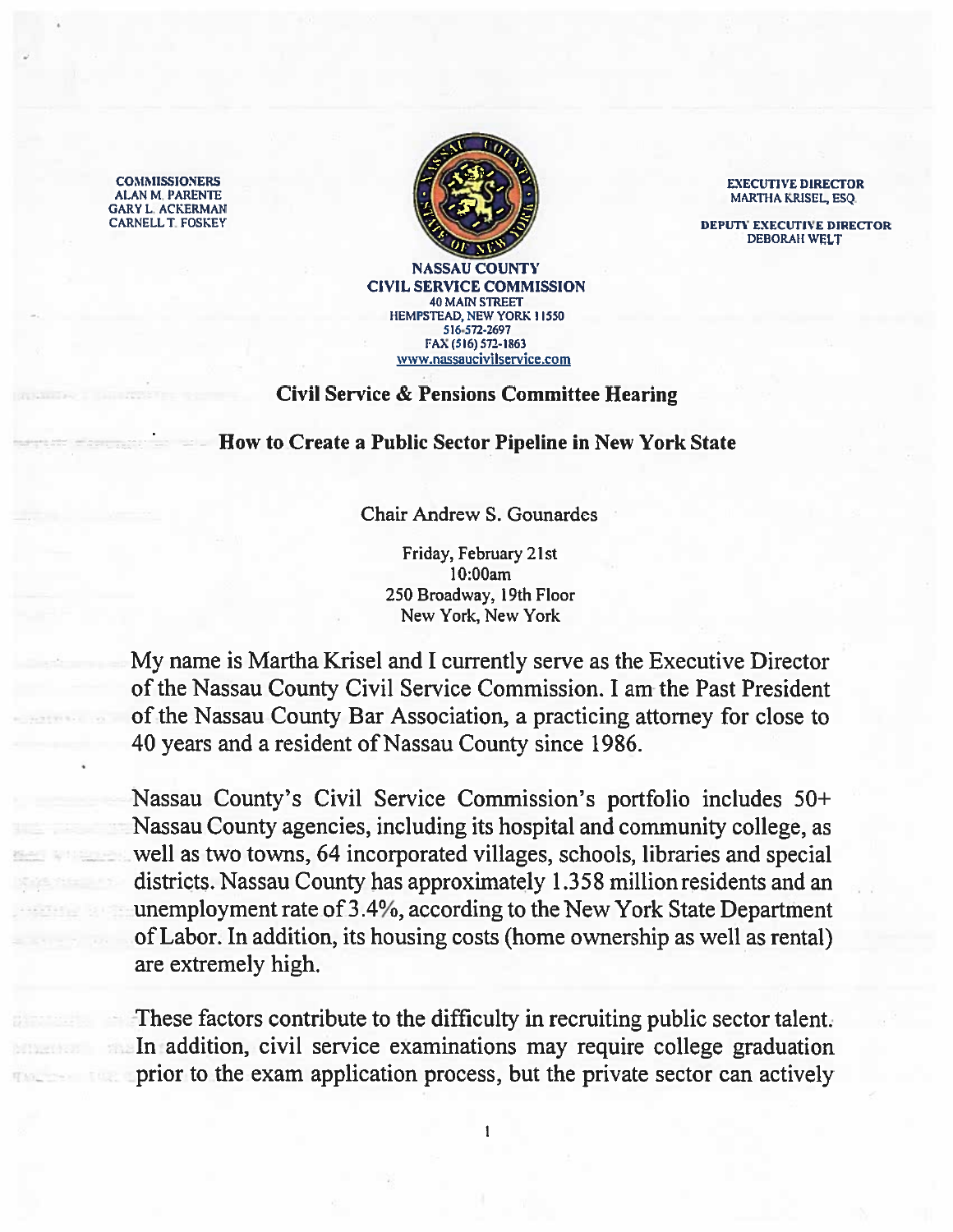recruit juniors and seniors, which further contributes to <sup>a</sup> shortage of applicants, especially when coupled with the extreme budgetary limitations of public sector salaries.

With these obstacles in mind, Classification staff at the Nassau County Civil Service Commission worked collaboratively with one of its largest agencies, the Department of Public Works. In doing so, staff designed two pathways to encourage college students to enter the public sector.

The first pathway is the creation of two *Intern* titles for current college students. Administrative Intern provides part-time employment opportunities to students who are enrolled full-time. Cooperative College Intern requires participation in a cooperative education program and allows students to work in <sup>a</sup> position related to their field of study.

The second pathway, which we are beginning to implement, is to hold exams using anticipated eligibility. This allows students who are approaching graduation to participate in exams that have traditionally required <sup>a</sup> degree. Candidates must submit proof of completion of courses but not until they are eligible for appointment.

These two options are intended to help public sector employers compete with the private sector in recruiting college students entering the workforce. The *Intern* titles allow students to gain exposure to the environment and advantages of public sector employment. After experiencing the benefits that the public sector offers, students are more likely to op<sup>t</sup> for full-time public sector employment after college. And allowing students to sit for examinations means that full-time employment becomes possible at the time of graduation, rather than merely sitting for the examination at that point. These strategies help the public sector compete against the private sector, which may offer jobs to students while they are still in school.

The interplay between existing competitive class titles and noncompetitive Intern titles must be considered. To be specific, the

 $\overline{2}$